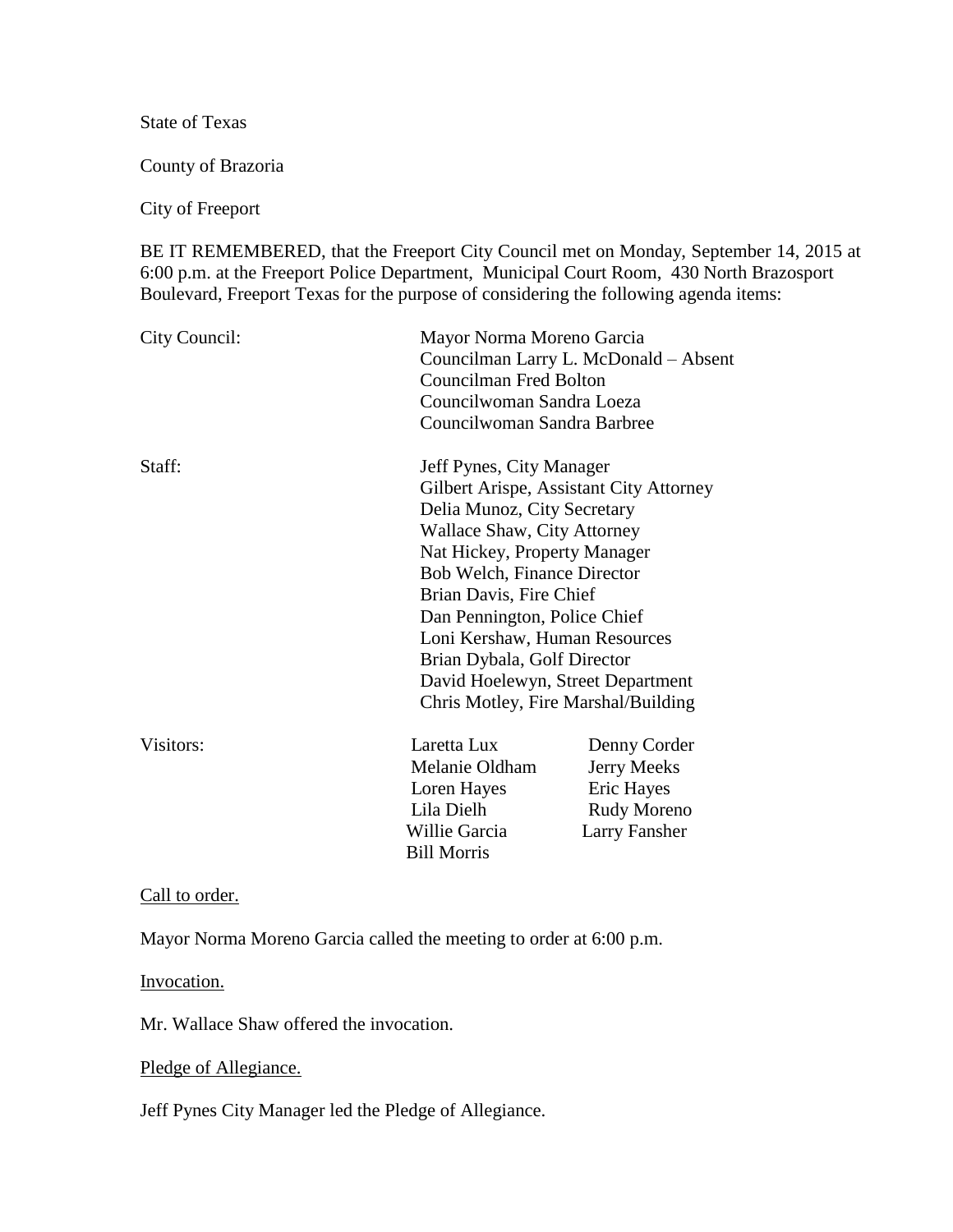## Attending citizens and their business.

Mayor Norma M. Garcia thanked City staff for participating in the City Wide Cleanup, this past weekend September 12, 2015.

## Consideration of approving September 3, 2015 Council Minutes.

On a motion by Councilwoman Barbree, seconded by Councilwoman Loeza, with all present voting "Aye", Council unanimously approved the September 3, 2015 Council Minutes.

**Public Hearing** – Proposed budget for fiscal year.

Mayor Norma M. Garcia opened the Public Hearing on the proposed budget for Fiscal year 2015-2016.

City Manager Mr. Pynes presented to Council a PowerPoint presentation of the City's \$21,348,711 budget for fiscal year 2015-2016. He reviewed and presented a summary of each department's proposals, showing increases/decreases in some departments. This year's budget of \$3,865,959.00 is the largest infrastructure improvement in any single year in Freeport's history.

No further comments from Staff or audience, Mayor Norma M. Garcia closed the Public Hearing at 6:25 p.m.

## Consideration of approving Ordinance No. 2015-2093 adopting a budget for the fiscal year 2015-2016 for the City of Freeport.

On a motion by Councilwoman Loeza, seconded by Councilman Bolton, with all present voting "Aye", Council unanimously approved Ordinance No. 2015-2093 adopting a budget for the fiscal year 2015-2016 for the City of Freeport.

Consideration of approving Resolution No. 2015-2471 declaring that the operation within said City of a non-regulated night club at 127 West Second Street during any period of time beginning at 2:00 A.M. and ending at 7:00 A.M. on the same day would create a public nuisance; declaring a moratorium on the issuance of certificates of occupancy and other permits for such use at such location, or elsewhere within the City, that do not exclude operation as a non-regulated night club during any period of time beginning at 2:00 A.M. and ending at 7:00 A.M. on the same day; prohibiting such use during any period of time beginning 2:00 A M. and 7:00 A.M. on the same day at such location or elsewhere within said City, pending consideration and adopting of an appropriate amendment to the Comprehensive Zoning Ordinance of the City to remediate such nuisance; directing the building official of the City to refrain from issuing any such certificates or permits that do not exclude operation as a nonregulated night club during any period of time beginning at 2:00 a.m. and ending at 7:00 A.M. on the same day until further orders of the City Council; directing the Planning Commission of the City to study and report to the City Council its recommendation regarding such amendment of the Zoning Ordinances.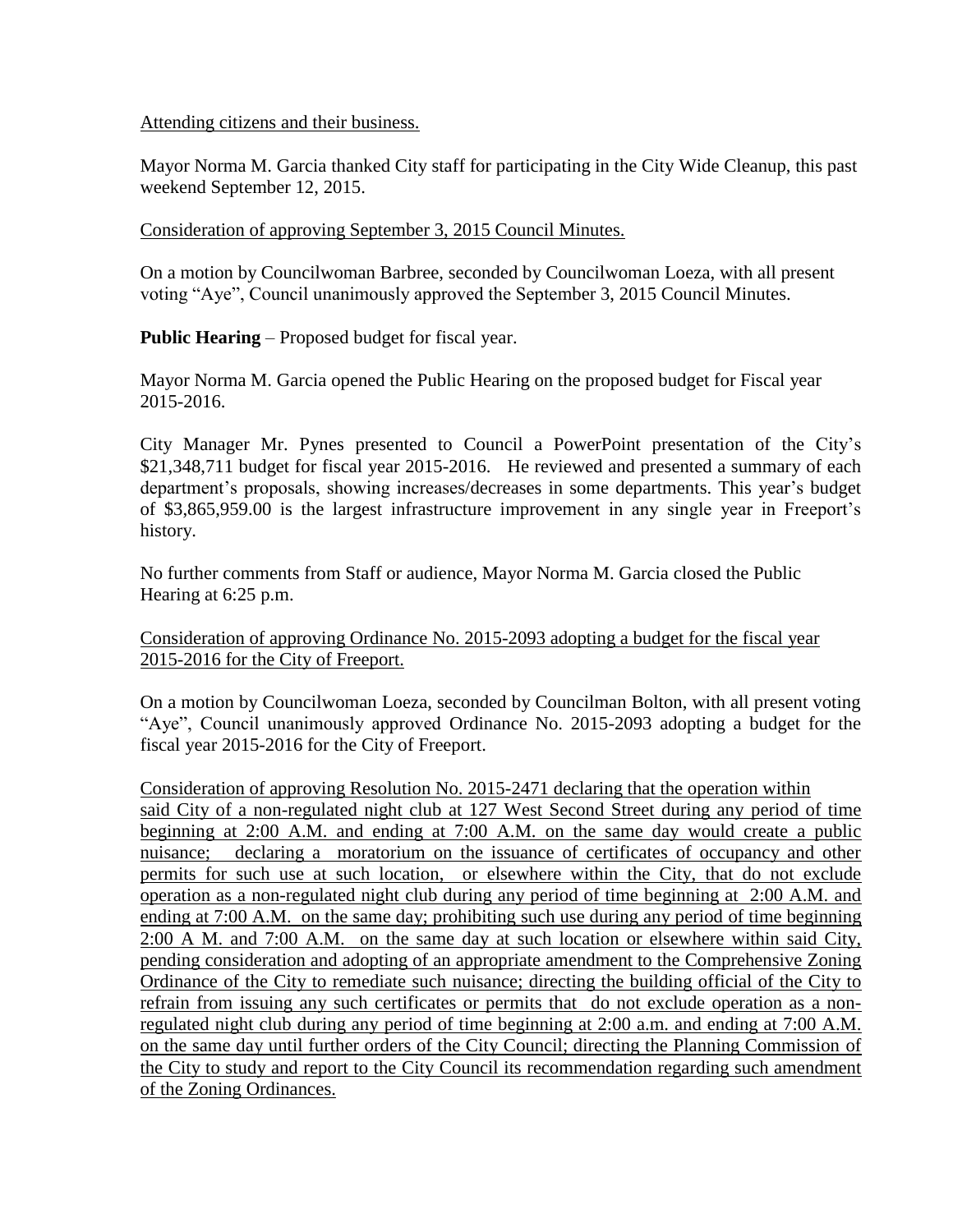Chief Pennington commented on a public safety standpoint that the club closes down at 2:00 a.m. There was another club in the City that was "bring your own alcohol", and opened after 2:00 a.m., and there were continuance complaints of the club selling alcohol behind the bar, fighting and a gunshot call. The club eventually closed down.

Denny Corder club owner, updated Council on the TABC's standard penalty chart. The fines that can occur conducting business.

Karetta Lux of 227 W. Prescott Dr., West Columbia is the club owner of 127 W. 2<sup>nd</sup> Street, does not sell alcohol, but wants to provide a place after clubs close down after 2:00 a.m. She provides pool tables, dance floor, and music. She has security officers and bouncers. Her club will provide coffee, and food. She feels that she is being treated differently and feels harassed by the police officers that do bar checks. She asked Council to grandfather her night club. She is not aware of any police reports on her establishment.

On a motion by Councilwoman Barbree, seconded by Councilwoman Loeza, with all present voting "Aye", Council unanimously approved Resolution No. 2015-2471 declaring that the operation within said City of a non-regulated night club at 127 West Second Street during any period of time beginning at 2:00 A.M. and ending at 7:00 A.M. on the same day would create a public nuisance; declaring a moratorium on the issuance of certificates of occupancy and other permits for such use at such location, or elsewhere within the City, that do not exclude operation as a non-regulated night club during any period of time beginning at 2:00 A.M. and ending at 7:00 A.M. on the same day; prohibiting such use during any period of time beginning 2:00 A M. and 7:00 A.M. on the same day at such location or elsewhere within said City, pending consideration and adopting of an appropriate amendment to the Comprehensive Zoning Ordinance of the City to remediate such nuisance; directing the building official of the City to refrain from issuing any such certificates or permits that do not exclude operation as a nonregulated night club during any period of time beginning at 2:00 a.m. and ending at 7:00 A.M. on the same day until further orders of the City Council; directing the Planning Commission of the City to study and report to the City Council its recommendation regarding such amendment of the Zoning Ordinances.

Consideration of approving a request from the Fraternity of Eagles Aerie # 3111 for their Annual Turkey Shoot beginning October 18, 2015 and ending December 20, 2015 every Sunday from noon to 4:00 p.m.

On a motion by Councilwoman Barbree, seconded by Councilwoman Loeza, with all present voting "Aye", Council unanimously approved a request from the Fraternity of Eagles Aerie # 3111 for their Annual Turkey Shoot beginning October 18, 2015 and ending December 20, 2015 every Sunday from noon to 4:00 p.m.

Consideration of approving and authorizing the Mayor to sign an order of Demolition on 411 South Ave. F and 1026 West 4th. , that fails to meet standards set forth in the Standard Unsafe Building Abatement Code.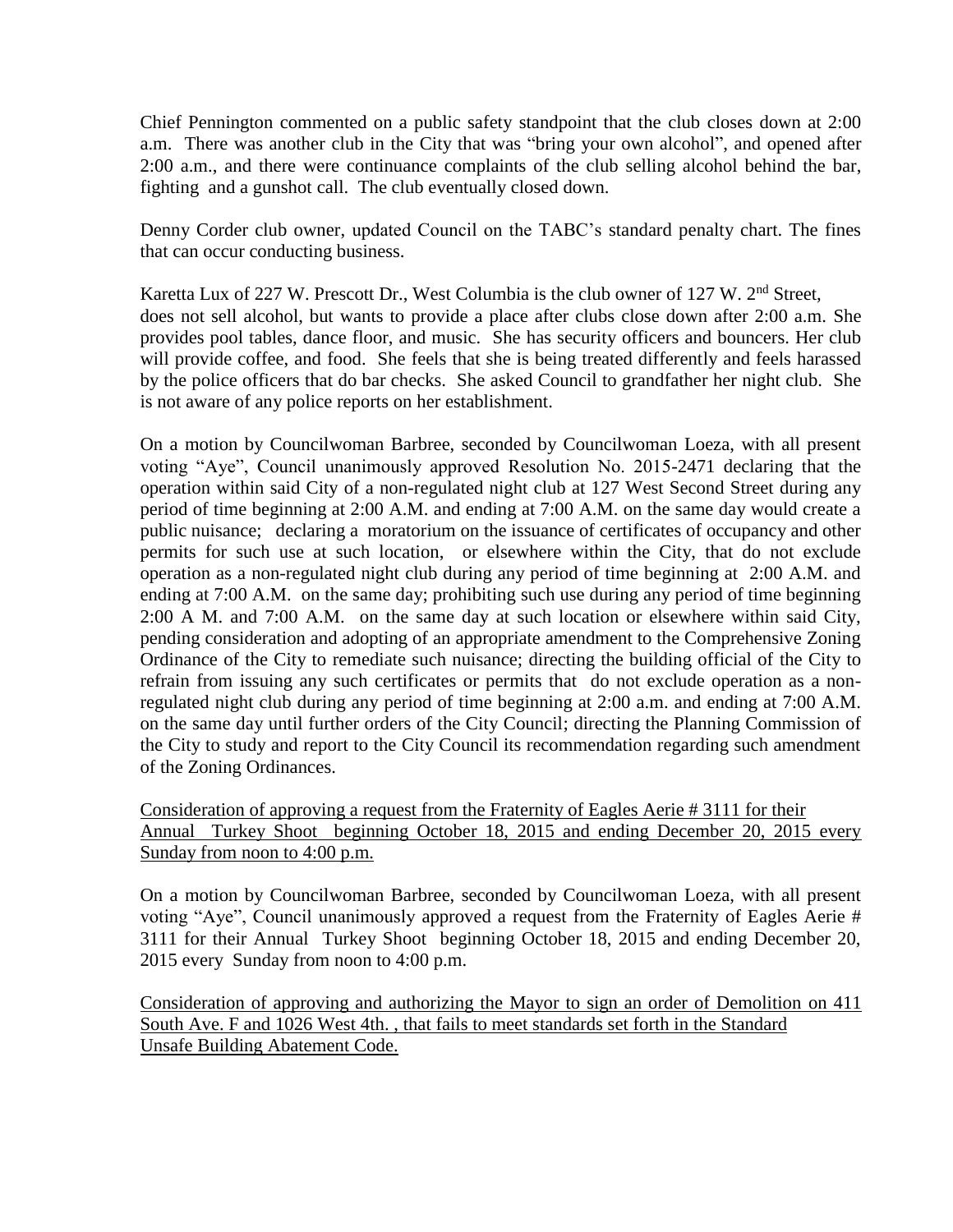On a motion by Councilwoman Barbree, seconded by Councilwoman Loeza, with all present voting "Aye", Council unanimously the Mayor to sign an order of Demolition on 411 South Ave. F and 1026 West 4th., that fails to meet standards set forth in the Standard Unsafe Building Abatement Code.

Consideration of awarding the bid for the exchange of City owed property in Blocks 35, 71, 507, 661, 676, 720, 752, 755, 764, 789, 790, 809, 810 for Jordan owed properties in Blocks 716, 729, 730, 731, 742, 743, 760, 773.

On a motion by Councilman Bolton, seconded by Councilwoman Barbree, with all present voting "Aye", Council unanimously approved awarding the bid for the exchange of City owned property in Blocks 35, 71, 507, 661, 676, 720, 752, 755, 764, 789, 790, 809, 810 for Jordan owed properties in Blocks 716, 729, 730, 731, 742, 743, 760, 773.

Consideration of awarding a bid for a boat ramp and pier, and authorizing the City Manager or his designee to negotiate a contract with the successful bidder and authorizing the Mayor and City Secretary respectively to execute and attest such contract.

On a motion by Councilwoman Barbree, seconded by Councilwoman Loeza, with all present voting "Aye", Council unanimously approved and awarded the bid for a boat ramp and pier to Salt Water Salvage for \$163,000.00 and authorizing the City Manager or his designee to negotiate a contract with the successful bidder and authorizing the Mayor and City Secretary respectively to execute and attest such contract.

Consideration of authorizing the Mayor to sign a new agreement for Operations, Maintenance and Maintenance and Management Services, with Veolia Water North America –Central, LLC.

On a motion by Councilwoman Barbree, seconded by Councilwoman Loeza, with all present voting "Aye", Council unanimously approved the Mayor to sign a new agreement for Operations, Maintenance and Maintenance and Management Services, with Veolia Water North America –Central, LLC.

Consideration of approving Ordinance No. 2015-2094 amending Chapter 71 of the Code of Ordinances of said City to delete from Section 71.51 of said Code the intersection of Dixie Drive and Eighth Street as a two-way stop intersection and adding such intersection to Section 71.50 of said Code of Ordinances as a four-way intersection.

On a motion by Councilwoman Barbree, seconded by Councilwoman Loeza, with all present voting "Aye", Council unanimously approved Ordinance No. 2015-2094 amending Chapter 71 of the Code of Ordinances of said City to delete from Section 71.51 of said Code the intersection of Dixie Drive and Eighth Street as a two-way stop intersection and adding such intersection to Section 71.50 of said Code of Ordinances as a four-way intersection.

Consideration of approving Ordinance No. 2015-2095 amending Chapter 71 of the Code of Ordinances of said City deleting from Section 71.51 of said code the intersection of Dixie Drive and Fourth Street as a two-way stop intersection and adding such intersection to Section 71.53 of said Code of Ordinance as a three way stop intersection.